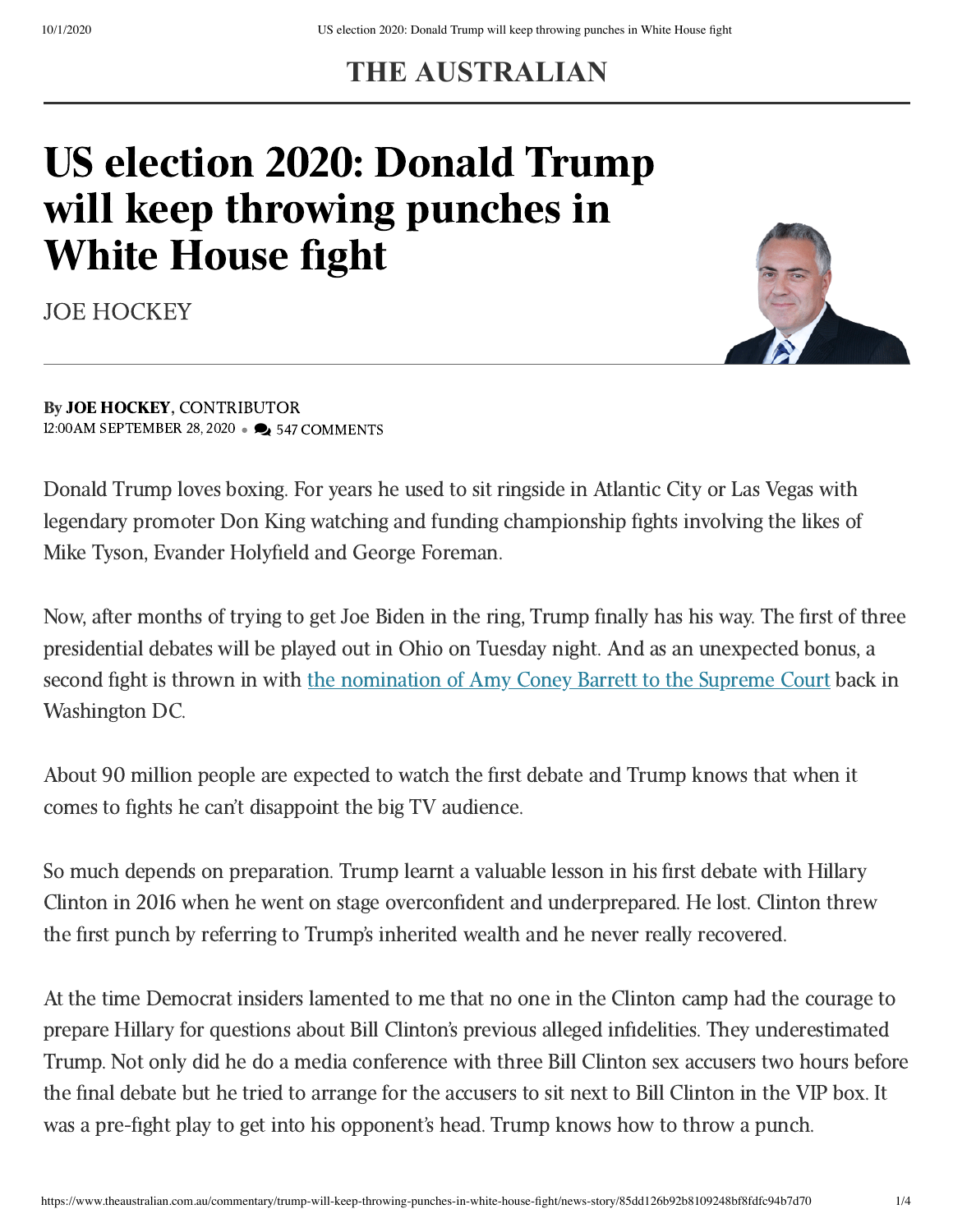This week the punches in the first debate will be targeted at Biden's capacity, history and family. Trump will make much of Biden's age, labelling him a future "teleprompter president". He will take aim at a Harris-Biden ticket, inferring that Biden is just a puppet for the socialists.

Trump's cut-through line will focus on Biden's qualifications for getting the economy back on track. He will claim that "Joe Biden has never had a job outside Washington". Trump is sure to mention the Washington swamp.

This will be more cage fight than boxing ring if it descends into an argument about family frailties. Both candidates have exceptional families and are good fathers. It rightly grates with Australians when family punches are thrown but American debates are different particularly given the roles played by contemporary families in both wings of the White House.

Biden won't hold back but it's his counterpunch that will be under scrutiny. If Biden is slow to react to a question or a jibe Trump won't miss the opportunity. Trump has just spent four years jousting with the media. He is in form and he and his team have been training hard.

Since the 2016 election Trump's West Wing staff have been tuned in to the newly created White House Quad Channel. This is a unique TV channel that blasts Fox News, MSNBC, CNN and Fox Business all on the same split screen. They watch because their boss always has it on either in the Oval Office or in the President's more private rooms. They often learn what's happening in the administration by watching the Quad Channel. Sometimes Trump reacts to news stories and at other times he rings up spontaneously and makes news stories.

With only 36 days to go Trump now needs to lead the fight. In almost every credible poll in crucial battleground states such as Wisconsin, Pennsylvania, Michigan and Nevada he is [uncomfortably](https://www.theaustralian.com.au/business/the-wall-street-journal/joe-biden-holds-bigger-september-poll-lead-than-hillary-clinton-did/news-story/9a2f0c748024b506d33373f84102041d) behind.

Moreover, in states Trump should win easily, such as Georgia, Ohio, Iowa and Texas, the numbers are simply too close. On less reliable polls he is way behind.

If you don't believe in polls just follow the candidate spending. The Trump campaign has been pouring money into states he should easily hold. And some Senate races are way too close, with even Senator Lindsay Graham on a knife edge in South Carolina when he should be 10 points ahead.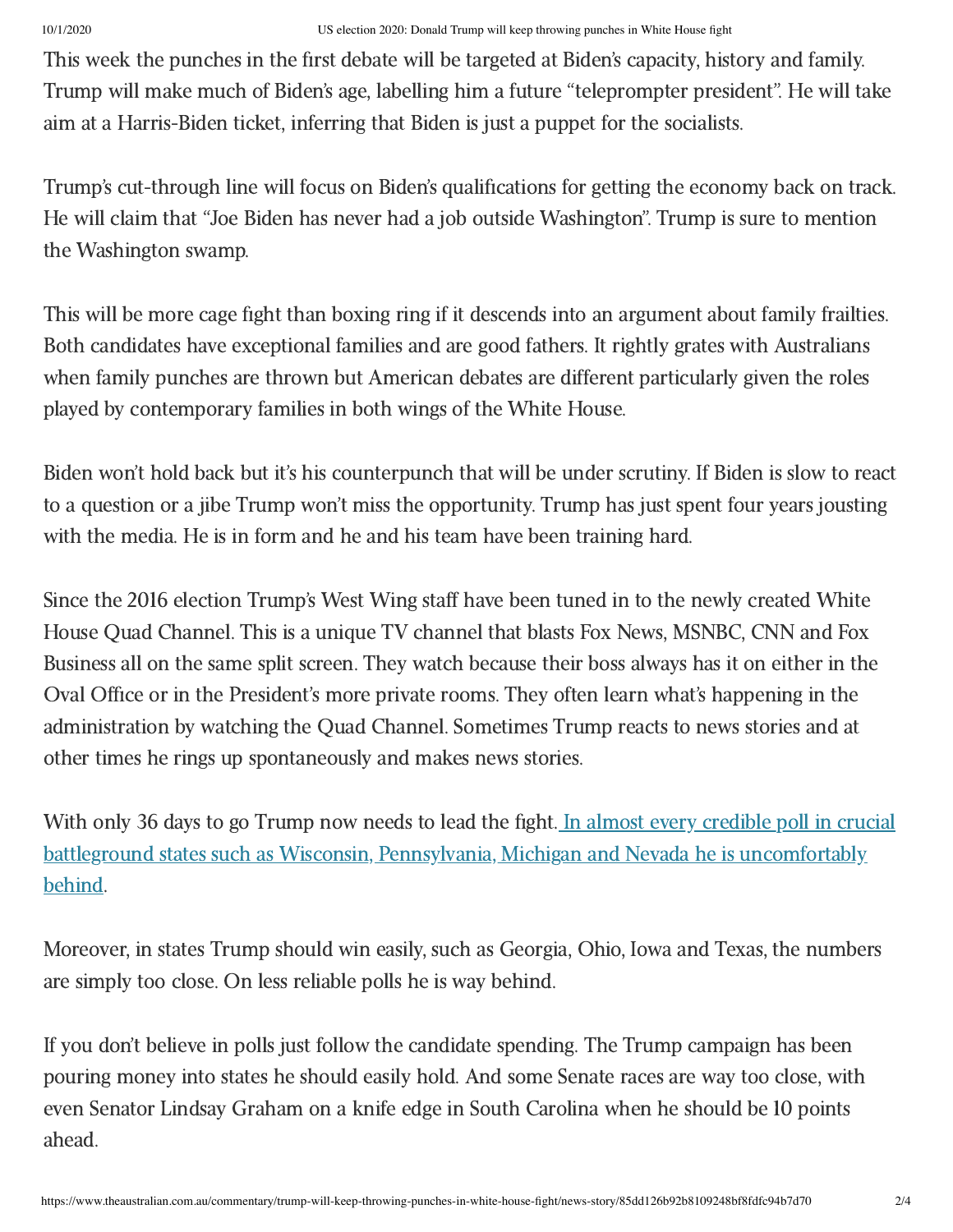The [nomination](https://www.theaustralian.com.au/world/trump-names-brilliant-amy-coney-barrett-for-supreme-court-vacancy/news-story/0137d202c82d1f7c3b53a143b6bf0b1d) of Amy Coney Barrett to the Supreme Court is a turning point. Her supporters will portray her as a smart, loving mum of seven with a formidable intellect and a big heart. She was born in the deep south and lives in the midwest. Perfect. Our fictional swing voter, Mary Milwaukee, will love her.

Barrett will be labelled by critics as a God-loving anti-abortionist out to defend the right to carry guns, destroy the Obama health system and protect Trump from a White House eviction notice. VP candidate Kamala Harris, who sits on the Senate judiciary committee that grills the candidate, is the one to watch in this battle.

The Senate needs to break all sorts of speed records if it is to confirm Barrett before election day, November 3.

This gives rise to a classic Trump play. During the Republican primaries in 2016 Trump was the only candidate on stage to declare that he may not accept the decision of the party to nominate someone other than himself.

Similarly, against Clinton, he alleged the election may well be rigged against him. Last week he did the same.

Critics were outraged but they shouldn't be surprised. He's consistent. He does not defend institutions that he does not control and the electoral process is well beyond his reach.

A little-known provision in the US Constitution allows a president to make interim appointments without the approval of the Senate. In 1956 president Dwight Eisenhower used it to appoint lower court judge William Brennan to fill an unexpected Supreme Court vacancy. It was an election year and Eisenhower wanted to appoint a Catholic Democrat to counter the campaigning of Catholic John F Kennedy for Democrat presidential candidate Adlai Stevenson.

The Senate Democrats in the majority didn't object to the interim appointment of a Democrat judge. If Trump doesn't get his way he may appoint an interim judge to the Supreme Court without Senate approval. It would be a big swing and it would want to connect.

Donald Trump doesn't like losing. In business, on television or politics, he is always up for a fight. When he loses he usually litigates the result. Although the fight begins this week you can expect Trump will still be throwing punches after the final bell on November 3.